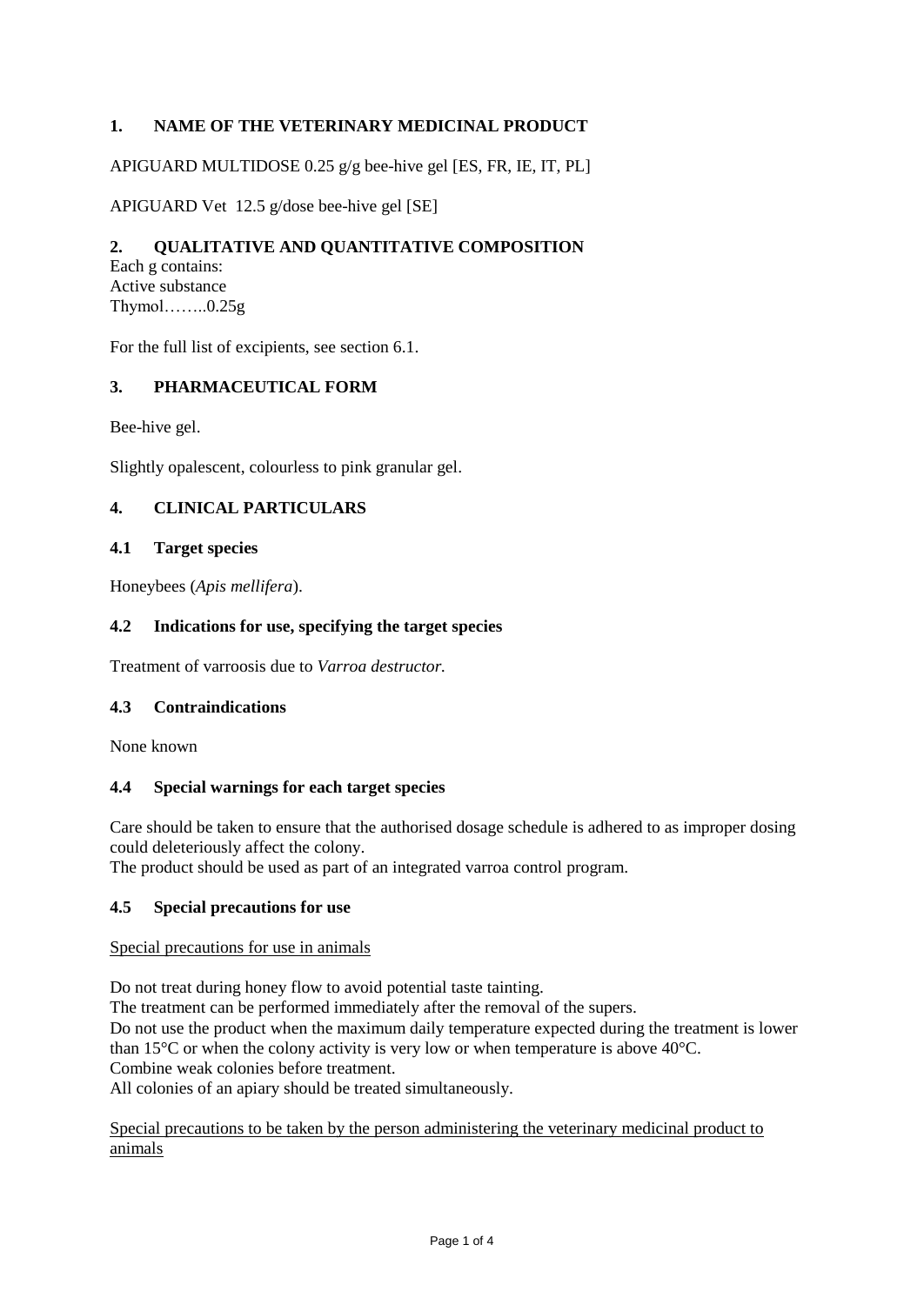Because of possible contact dermatitis and irritation of the skin and eyes, direct skin and eye contact should be avoided.

When handling the product, wear impermeable gloves as well as the usual protection equipment. After application, wash hands and the material being in contact with the gel with soap and water. In case of skin contact, wash thoroughly the affected area with soap and water.

In case of eye contact, wash the eyes thoroughly with copious amounts of clean running water and seek medical advice.

Do not inhale.

## **4.6 Adverse reactions (frequency and seriousness)**

A slight agitation of the colony during the treatment is possible.

Occasionally at high temperature some slight reduction in young brood can occur during the treatment period; this is transient and has no effect on the development of the colony.

Localised bee brood removal can sometimes occur in treated colonies. Normal bee behaviour involves removing or cleaning the gel from the tray above the brood frames with no effect on the colony; however, especially with more hygienic strains, some bees may occasionally remove uncapped bee brood from the vicinity of the product also. If this is observed, remove the product from the colony.

The frequency of adverse reactions is defined using the following convention:

- very common (more than 1 in 10 animals displaying adverse reaction(s) during the course of one treatment)

- common (more than 1 but less than 10 animals in 100 animals)

- uncommon (more than 1 but less than 10 animals in 1,000 animals)

- rare (more than 1 but less than 10 animals in 10,000 animals)

- very rare (less than 1 animal in 10,000 animals, including isolated reports).

## **4.7 Use during pregnancy, lactation or lay**

Not applicable.

## **4.8 Interaction with other medicinal products and other forms of interaction**

None known.

## **4.9 Amounts to be administered and administration route**

Treatment in the hive: two applications of 50 g of gel (12.5 g thymol/dose) per colony at a 2-week interval.

Maximum of two treatments per year.

#### Method of administration

Open the hive. Place the dosing card (supplied) in the middle above the brood frames. The product should be mixed well before use with a hive tool or similar for 10 seconds. Using the dosing syringe (supplied), transfer the first dose of 50 g of gel from the container to the dosing card as follows:

Remove the dosing syringe from its sealed package. Push the syringe nozzle all the way into the gel, making sure that no air enters the syringe. Slowly pull back on the plunger to aspirate 52 ml (equivalent to 50 g) of gel. Pull the syringe out of the gel. Gently push the plunger to release the gel from the syringe progressively to the entire surface of the dosing card. .

Make sure that there is a free space of at least 0.5 cm between the top of the gel and the lid of the hive. Close the hive.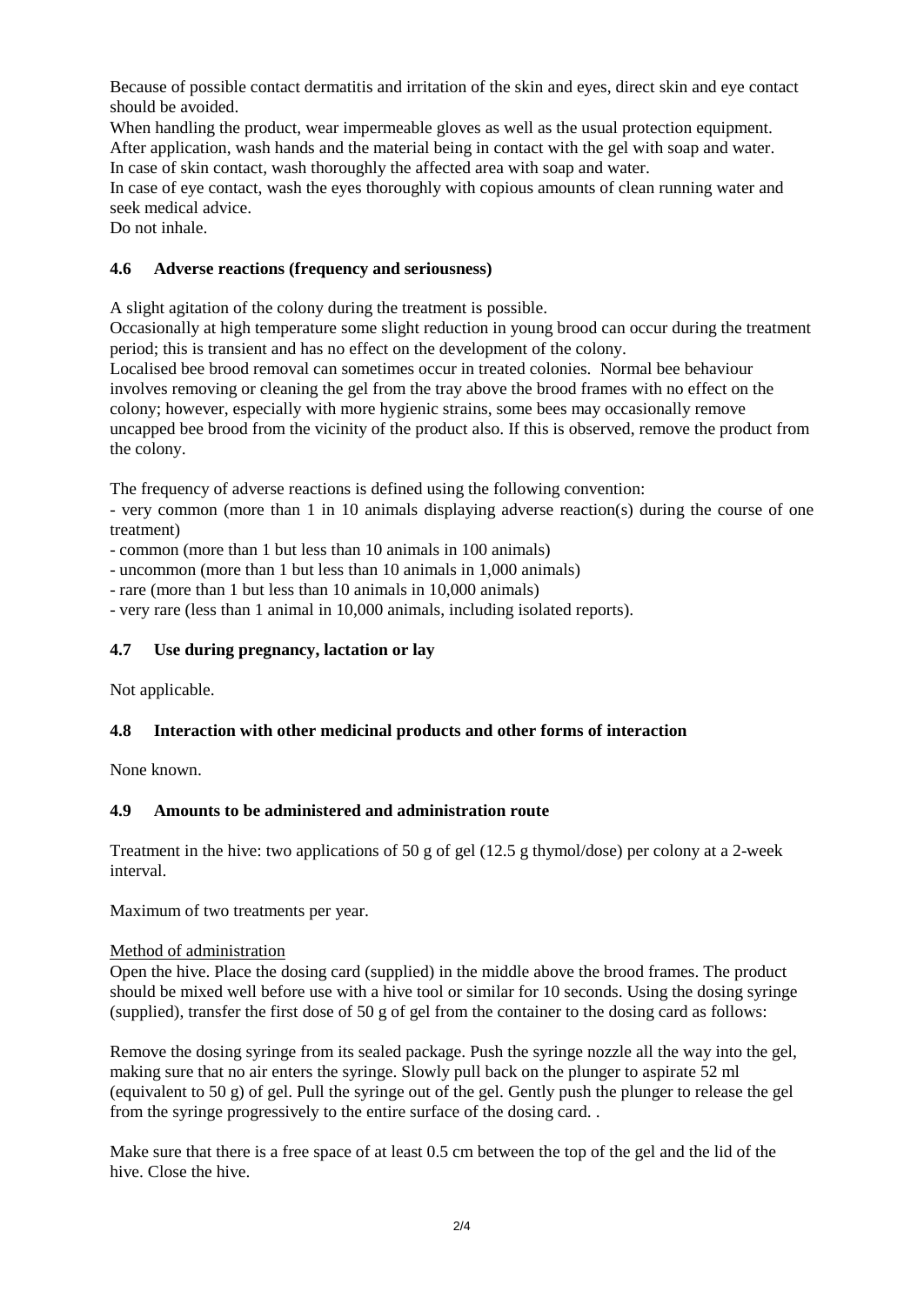After completion of administration of the treatment to beehives, wash the syringe in warm water. Pull out the plunger completely and wash the apparatus thoroughly to remove traces of gel. Allow to dry and store in a sealed container until next use.

After 2 weeks replace the first dosing card with a new one and apply the second dose of 52ml (equivalent to 50g) gel following the same procedure.

Leave the product in the colony for a further 2 weeks until it totally disappears from the dosing card. Remove the product when installing the supers on the colony. Please see the pictograms below:



The efficacy of Apiguard Multidose is maximised if the product is used in late summer after the honey harvest (when the amount of bee brood present is diminishing). However, in the case of severe infestations, this product can also be used during springtime, when temperatures are above 15ºC.

Efficacy may vary between colonies due to the nature of the application. Therefore, the product should be used as one treatment among others within an Integrated Varroa control program, and mite fall regularly monitored. If further significant mite fall is observed during the following Winter or Spring, it is recommended to use an additional secondary Winter or Spring treatment for varroa.

## **4.10 Overdose (symptoms, emergency procedures, antidotes), if necessary**

The use of a dose higher than the recommended (50 g gel per application corresponding to 12.5 g of thymol) could cause disturbances in the behaviour of the colony (agitation, absconding, or increased mortality). In case of overdose, remove the excess product from the colony.

## **4.11 Withdrawal period(s)**

Honey: zero days. Do not use during honey flow.

## **5. PHARMACOLOGICAL PROPERTIES**

Pharmacotherapeutic group: ectoparasiticides for topical use, including insecticides ATC Vet Code : QP53AX22

## **5.1 Pharmacodynamic properties**

Thymol has acaricidal action. However, its exact mode of action is not fully understood. It acts directly on the mites through inhalation and contact.

Protein denaturisation is one of the probable modes of action in mites.